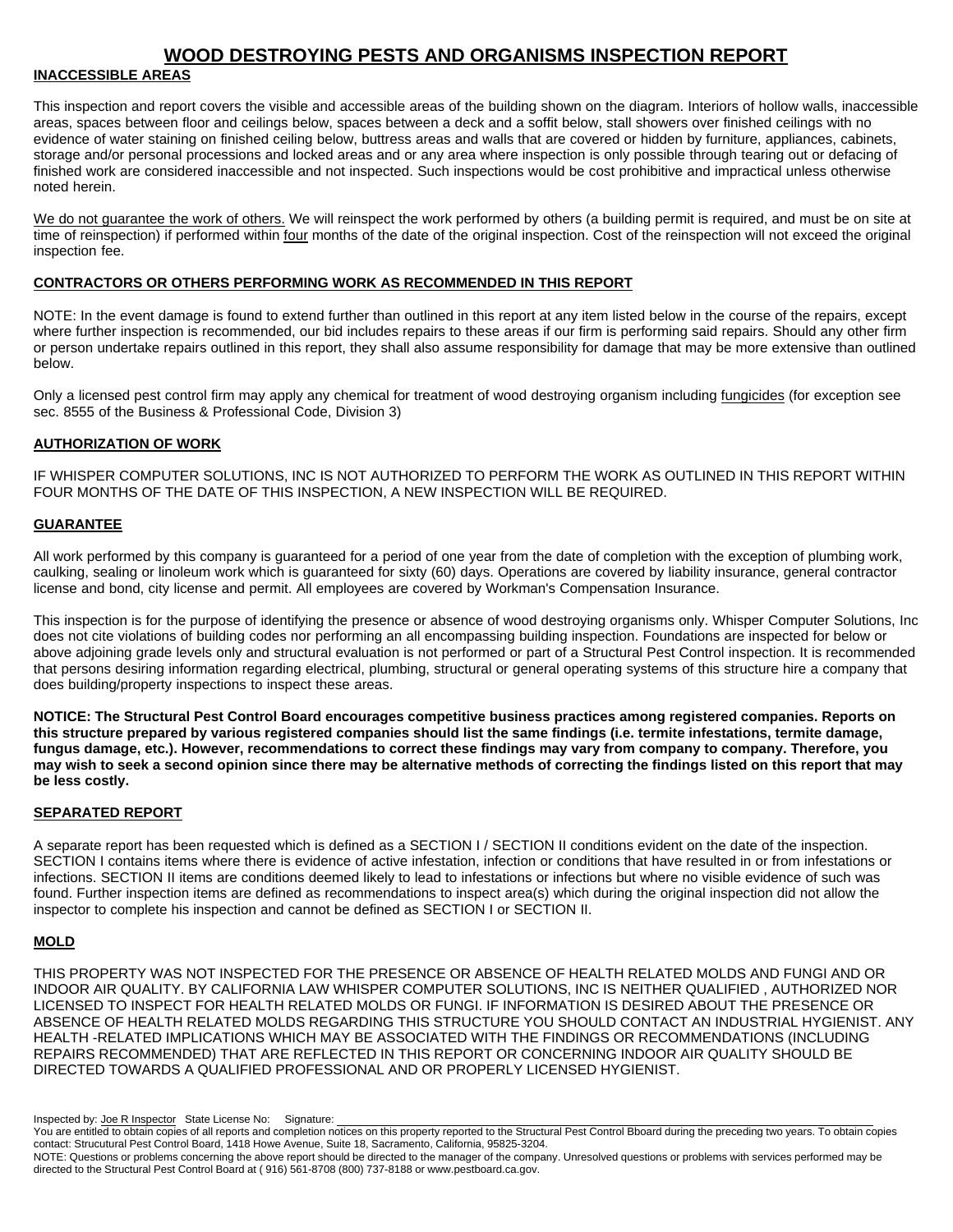## **Whisper Computer Solutions, Inc**

| Building No. | <b>Street</b> | City | Zip | Date of Inspection | Report #                    | Page: |
|--------------|---------------|------|-----|--------------------|-----------------------------|-------|
|              |               |      |     | 07/04/2017         | Sample3: CA WDPO Inspection | of 2  |
|              |               |      |     |                    | I(v1.0)                     |       |

#### **#1 SUBSTRUCTURE**

#### **#2 STALL SHOWERS**

**#3 FOUNDATIONS**

**#4 PORCHES --- STEPS**

**#5 VENTILATION**

**#6 ABUTMENTS**

**#7 ATTIC SPACES**

**#8 GARAGES**

**#9 DECKS --- PATIOS**

#### **#10 OTHER --- INTERIORS**

#### **#11 OTHER --- EXTERIORS**

### **CONDITIONS NOTED AT THE TIME OF THE INSPECTION**

1. It is important that all parties reading this report understand that this report covers the accessible areas of the structure only. There are many inaccessible areas in a structure (Please see inaccessible areas on page 3 of this report). Whisper Computer Solutions, Inc does not warrant or make any representation as to the interior of hollow spaces of walls or ceilings. These areas are considered inaccessible. Further inspection recommendations are made where there are visible signs of infestations or infections. Otherwise the areas as noted on page three of this report are considered inaccessible and were not inspected or included in this report.

2. No representation is made by Whisper Computer Solutions, Inc regarding the roof covering or roofing components on this home. We are not licensed roofers and not qualified to inspect these areas as a termite operator. We recommend that the owner or party interest engage the services of a licenced roofing contractor for recommendations and or repairs as necessary.

3. It must be understood by all parties concerned that this structural pest control inspection was performed from the ground level only. The roof covering, downspouts and gutters were not inspected and are considered outside the scope of this report. If the roof has not been inspected in the recent past, a licenced roofing contractor should be contacted for recommendations and corrective measures as necessary.

Thank You for allowing Whisper Computer Solutions, Inc to inspect your property. If you have any questions regarding this report, or if I can be of further service please call Joe R Inspector at .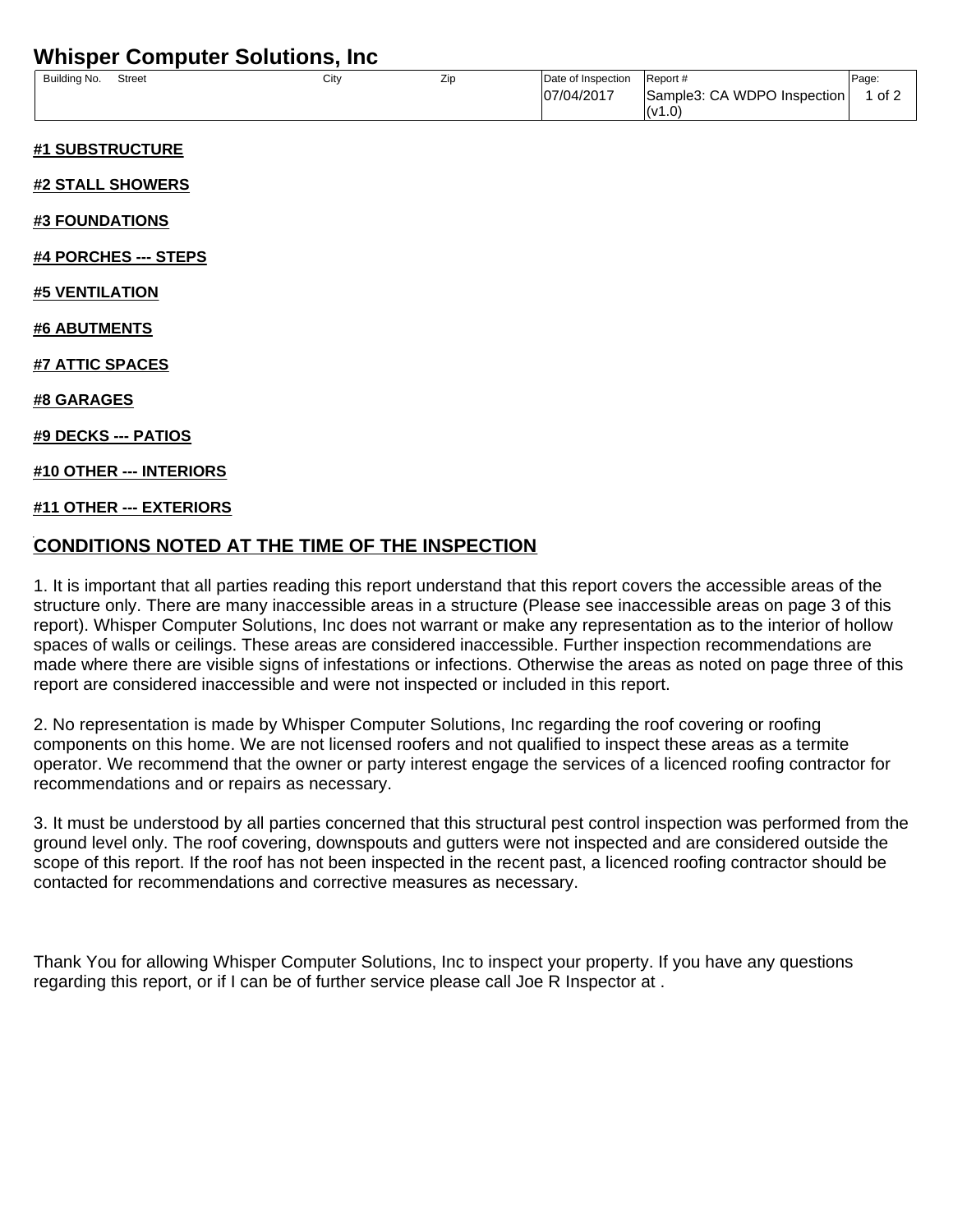# **Whisper Computer Solutions, Inc**

| Building No. | <b>Street</b> | City | Zir | Date of Inspection | Report#                               | Page:  |
|--------------|---------------|------|-----|--------------------|---------------------------------------|--------|
|              |               |      |     | 07/04/2017         | Sample3: CA WDPO<br><b>Inspection</b> | 2 of 2 |
|              |               |      |     |                    | l(v1.0)                               |        |

### STATE LAW REQUIRES THAT YOU BE GIVEN THE FOLLOWING INFORMATION:

CAUTION- PESTICIDES ARE TOXIC CHEMICALS: Structural Pest Control Operators are licensed and regulated by the Structural Pest Control Board and apply pesticides which are registered and approved for use by the California Department of Food and Agriculture and the United States Environmental Protection Agency. Registration is granted when the State finds that based on existing scientific evidence there are no appreciable risks if proper use conditions are followed or the risks are outweighed by the benefits. The degree of risk depends upon the degree of exposure, so exposure should be minimized.

"If within 24 hours following the application you experience symptoms similar to common seasonal illness comparable to the flu, contact your physician and/or your area Poison Control Center IMMEDIATELY. For your area Poison Control Center, contact the following: Northern California 1-800-342-9293, Central Valley 1-800-346-5922, North Bay 1-800-523-2222, South Bay 1-800-662- 9886. Then Contact Whisper Computer Solutions, Inc 210-446-7512 or .

#### FOR FURTHER INFORMATION, CONTACT ANY OF THE FOLLOWING:

FOR HEALTH QUESTIONS - CALL YOUR COUNTY HEALTH DEPARTMENT (See list below).

FOR APPLICATION INFORMATION - CONTACT THE COUNTY AGRICULTURE COMMISSIONER (See list below).

| <b>County</b>         | Health Dept. | Agg. Comm.   | <b>County</b>  | Health Dept. | Agg. Comm.   |
|-----------------------|--------------|--------------|----------------|--------------|--------------|
| IALAMEDA              | 510-567-6700 | 510-670-5232 | ISANTA CLARA   | 408-299-6060 | 408-299-2171 |
| ICONTRA COSTA         | 510-646-2521 | 510-646-5250 | ISANTA CRUZ    | 408-454-2022 | 408-763-8080 |
| ILAKE.                | 707-263-2222 | 707-263-0217 | ISOLANO.       | 707-421-6770 | 707-421-7465 |
| <b>IMARIN</b>         | 415-899-8601 | 415-899-8601 | <b>ISONOMA</b> | 707-525-6500 | 707-527-2371 |
| <b>ISAN FRANCISCO</b> | 415-554-2500 | 415-285-5010 | ISAN MATEO     | 415-573-2757 | 415-363-4700 |

#### **Regulatory Information:**

Structural Pest Control Board

1418 Howe Ave, Suite 18, Sacramento, CA 95825-3204

(916) 263-2540 or (800) 737-8188

YOUR PEST CONTROL OPERATOR is Whisper Computer Solutions, Inc 210-446-7512 or .

Persons with respiratory or allergic conditions, or others that may be concerned about their health relative to this chemical treatment should contact their physician concerning occupancy during and after chemical treatment prior to signing this notice.